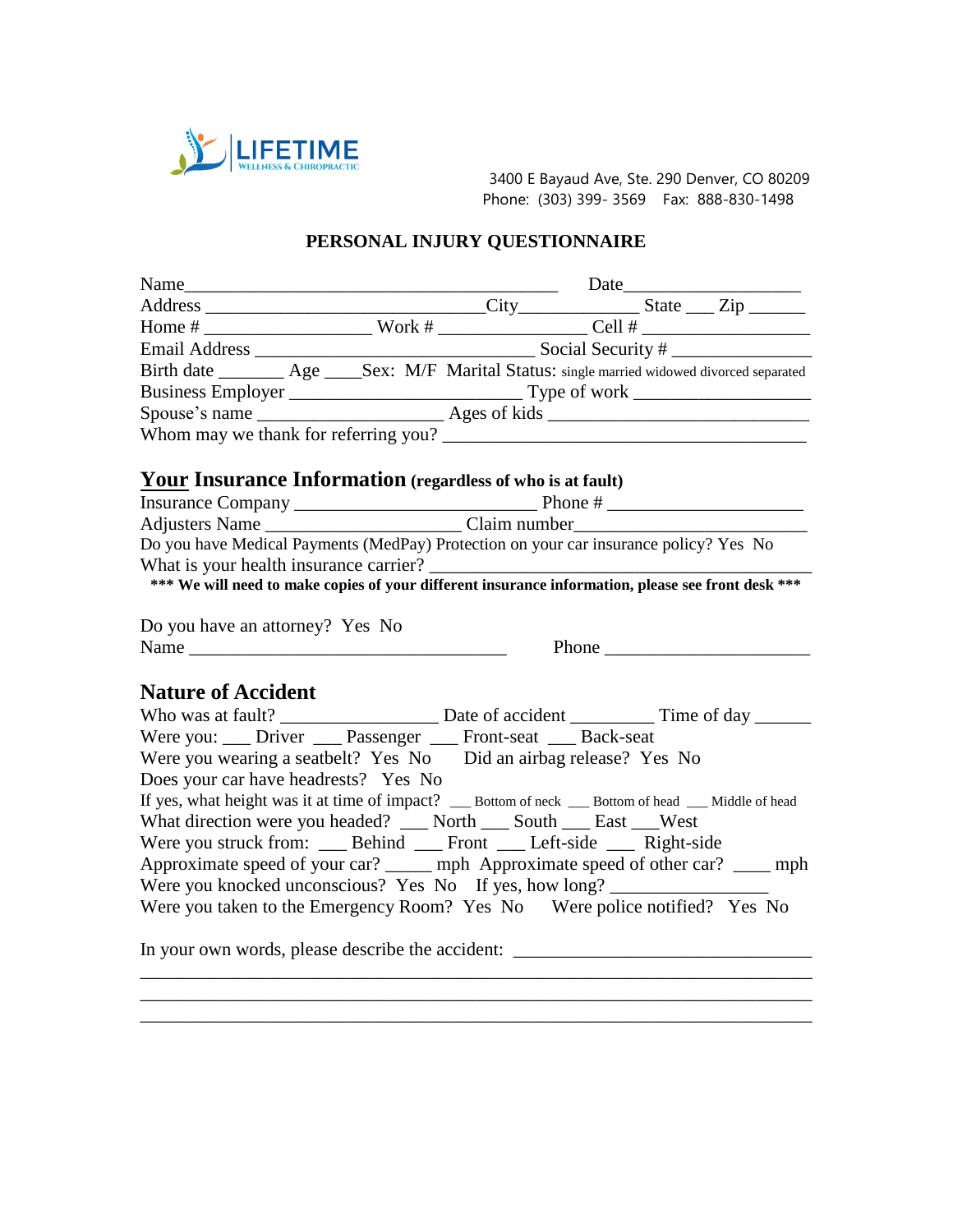Please describe how you felt: *During* the accident: \_\_\_\_\_\_\_\_\_\_\_\_\_\_\_\_\_\_\_\_\_\_\_\_\_\_\_\_\_\_\_\_\_\_\_\_\_\_\_\_\_\_\_\_\_\_\_\_ *Immediately after* the accident: *Later that day*: \_\_\_\_\_\_\_\_\_\_\_\_\_\_\_\_\_\_\_\_\_\_\_\_\_\_\_\_\_\_\_\_\_\_\_\_\_\_\_\_\_\_\_\_\_\_\_\_\_\_\_\_\_ *The next day*: \_\_\_\_\_\_\_\_\_\_\_\_\_\_\_\_\_\_\_\_\_\_\_\_\_\_\_\_\_\_\_\_\_\_\_\_\_\_\_\_\_\_\_\_\_\_\_\_\_\_\_\_\_\_

\_\_\_\_\_\_\_\_\_\_\_\_\_\_\_\_\_\_\_\_\_\_\_\_\_\_\_\_\_\_\_\_\_\_\_\_\_\_\_\_\_\_\_\_\_\_\_\_\_\_\_\_\_\_\_\_\_\_\_\_\_\_\_\_\_\_\_\_\_\_\_\_ \_\_\_\_\_\_\_\_\_\_\_\_\_\_\_\_\_\_\_\_\_\_\_\_\_\_\_\_\_\_\_\_\_\_\_\_\_\_\_\_\_\_\_\_\_\_\_\_\_\_\_\_\_\_\_\_\_\_\_\_\_\_\_\_\_\_\_\_\_\_\_\_

What are your PRESENT complaints and symptoms?

Did you have any physical complaints *before the accident*? Yes No If yes, please describe:

Do you have any congenital (from birth) factors, which relate to this case? Yes No If yes, please describe:

\_\_\_\_\_\_\_\_\_\_\_\_\_\_\_\_\_\_\_\_\_\_\_\_\_\_\_\_\_\_\_\_\_\_\_\_\_\_\_\_\_\_\_\_\_\_\_\_\_\_\_\_\_\_\_\_\_\_\_\_\_\_\_\_\_\_\_\_\_\_\_\_

\_\_\_\_\_\_\_\_\_\_\_\_\_\_\_\_\_\_\_\_\_\_\_\_\_\_\_\_\_\_\_\_\_\_\_\_\_\_\_\_\_\_\_\_\_\_\_\_\_\_\_\_\_\_\_\_\_\_\_\_\_\_\_\_\_\_\_\_\_\_\_\_

\_\_\_\_\_\_\_\_\_\_\_\_\_\_\_\_\_\_\_\_\_\_\_\_\_\_\_\_\_\_\_\_\_\_\_\_\_\_\_\_\_\_\_\_\_\_\_\_\_\_\_\_\_\_\_\_\_\_\_\_\_\_\_\_\_\_\_\_\_\_\_\_\_\_\_\_\_\_

Have you ever been involved in an accident before? Yes No If yes, please describe, including date(s) and types of accidents, as well as injury(s) received

Where were you taken after the accident? Were you hospitalized? Yes No If yes, name of hospital: \_\_\_\_\_\_\_\_\_\_\_\_\_\_\_\_\_\_\_\_\_\_\_\_\_ Length of stay:  $\frac{1}{\sqrt{2\pi}}$ What type of treatment did you receive? \_\_\_\_\_\_\_\_\_\_\_\_\_\_\_\_\_\_\_\_\_\_\_\_\_\_\_\_\_\_\_\_\_\_\_\_\_\_ Were X-rays taken? Yes No

Since the injury occurred, are your symptoms: Improving Getting Worse Same

## **CHECK THE SYMPTOMS YOU HAVE NOTICED SINCE ACCIDENT:**

| Headache<br>Irritability               | <b>Sleeping Problems</b>   | Depression          |
|----------------------------------------|----------------------------|---------------------|
| Neck Pain<br><b>Chest Pain</b>         | <b>Shortness of Breath</b> | <b>Ears Ringing</b> |
| Neck Stiff<br><b>Dizziness</b>         | Numbness in Toes           | Feet Cold           |
| Tension<br>Fatigue                     | Numbness in Fingers        | Loss of Memory      |
| <b>Back Pain</b><br><b>Nervousness</b> | Pins & Needles in Arm      | Loss of Balance     |

\_\_ Back Stiff \_\_ Loss of Motion \_\_ Pins & Needles in Legs \_\_ Lights Bother Eyes

Symptoms other than above: \_\_\_\_\_\_\_\_\_\_\_\_\_\_\_\_\_\_\_\_\_\_\_\_\_\_\_\_\_\_\_\_\_\_\_\_\_\_\_\_\_\_\_\_\_\_\_\_

Have you lost time from work due to accident? Yes No Type of work: \_\_\_\_\_\_\_\_\_\_\_\_\_

Do you notice any activity restrictions as a result of this injury? Yes No If yes, please describe: \_\_\_\_\_\_\_\_\_\_\_\_\_\_\_\_\_\_\_\_\_\_\_\_\_\_\_\_\_\_\_\_\_\_\_\_\_\_\_\_\_\_\_\_\_\_\_\_\_\_\_\_\_\_\_\_\_\_\_\_\_\_\_\_\_\_\_\_\_\_\_\_

\_\_\_\_\_\_\_\_\_\_\_\_\_\_\_\_\_\_\_\_\_\_\_\_\_\_\_\_\_\_\_\_\_\_\_\_\_\_\_\_\_\_\_\_\_\_\_\_\_\_\_\_\_\_\_\_\_\_\_\_\_\_\_\_\_\_\_\_\_\_\_\_

\_\_\_\_\_\_\_\_\_\_\_\_\_\_\_\_\_\_\_\_\_\_\_\_\_\_\_\_\_\_\_\_\_\_\_\_\_\_\_\_\_\_\_\_\_\_\_\_\_\_\_\_\_\_\_\_\_\_\_\_\_\_\_\_\_\_\_\_\_\_\_\_

Other pertinent information: